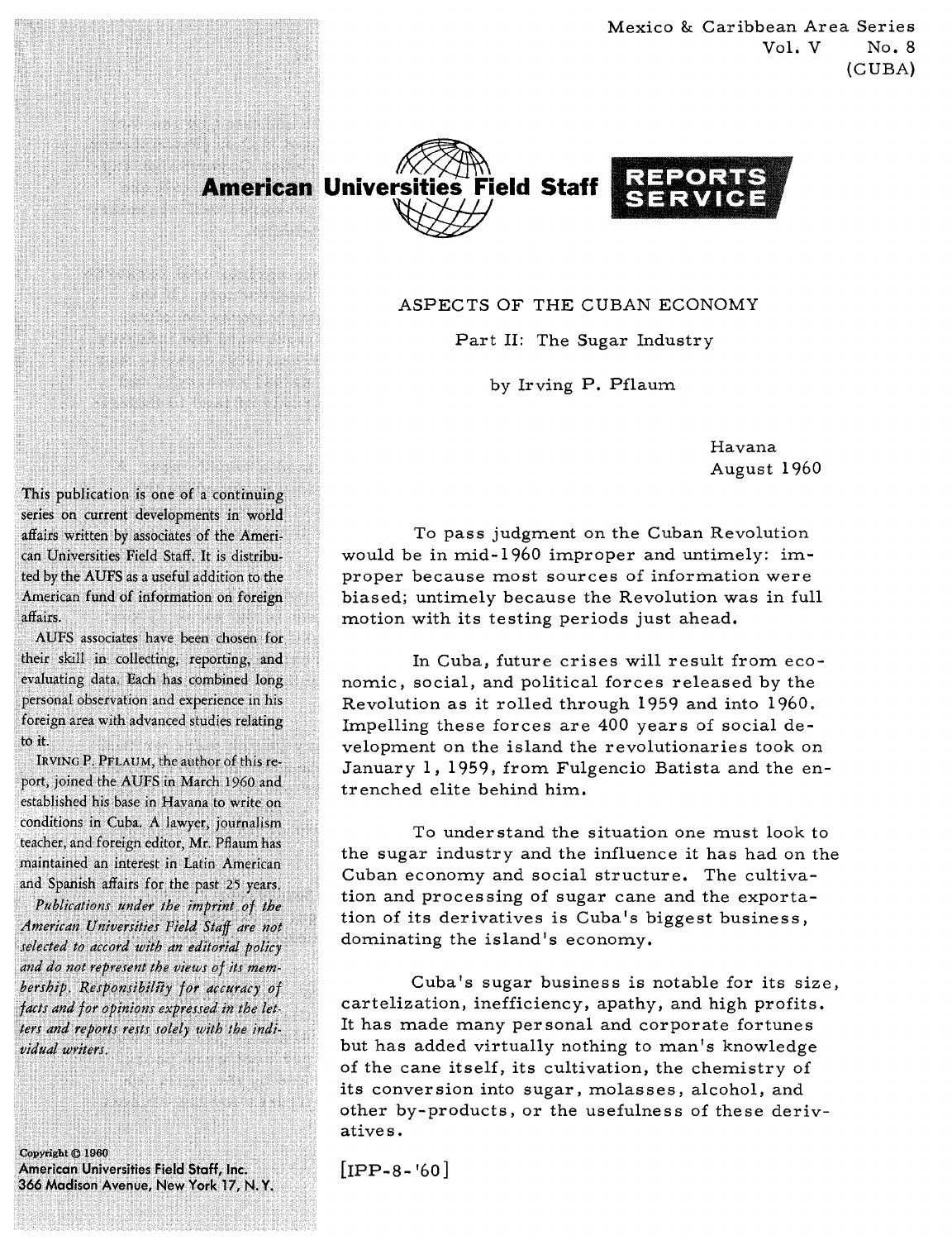The technological stagnation of the industry is illustrated by the fact that most of the cane grown in Cuba is of a variety called P.O.J. (Proefstation Oest Java) 2878 developed in Java in the 1920's. The Cuban Government supported no research to develop cane varieties best suited to Cuba's soil and climate or to improve cane culture. Mill owners and growers, well organized in all other respects, established no major research centers.

The industry easily could have financed adequate agricultural research and industrial research on new uses for sugar and its by-products. If the customary one to one-and-a-half per cent of the industry's gross receipts had been set aside for these purposes, the annual contribution of the industry to research for its own benefit would have been, conservatively, close to four million dollars. The industry alloted not one cent for actual research, and individual mills were almost as lax, devoting small parcels of land to experimental plots in a few instances.

A project at Central (Mill) Baragua was abandoned a decade ago. **A**  cane experiment station in Matanzas Province supposedly financed by the Government subsisted on small donations and sales, and did nothing useful. A half-cent tax per bag on sugar production, allegedly for research, disappeared elsewhere, if in fact it was collected.

The equipment of the mills was kept in repair and in a few cases there were innovations; but in its essentials today's equipment is the same as that of a quarter of a century and more ago. Machinery used in the cane brakes is somewhat more modern in some districts, but the resistance to mechanization by the growers and by the laborers has been formidable and incentives to more economical cultivation have been lacking.

In fact, for a time the regulations of the industry (which were written into the statutes as the Sugar Coordination Law of September 2, 1937) removed the incentive to increase the sucrose content of cane grown by an individual grower and even supplied an incentive to decrease the content. This illustrates the complexities of the business and the extent of its cartelization and regulation.

One purpose of the Sugar Coordination Law of September 2, 1937 was to assure to the colonos (who grew up to 90 per cent of all the cane in  $Cuba)^{1}$  a fair and certain share of the mills' gross receipts. Another was

Prior to Castro's take-over, Cuba had about 40,000 colonos (sugar farmers). Although much of their land was owned by the mills, the colonos held rights to its use which could not be taken from them. About 15 per cent were wealthy; 70 per cent were of the middle class; and 15 per cent were poor. The list of colonos contained many fictitious entries made by the mills for tax and wage-cost advantages. As a consequence, the figures for the amount of cane grown by colonos is misleading.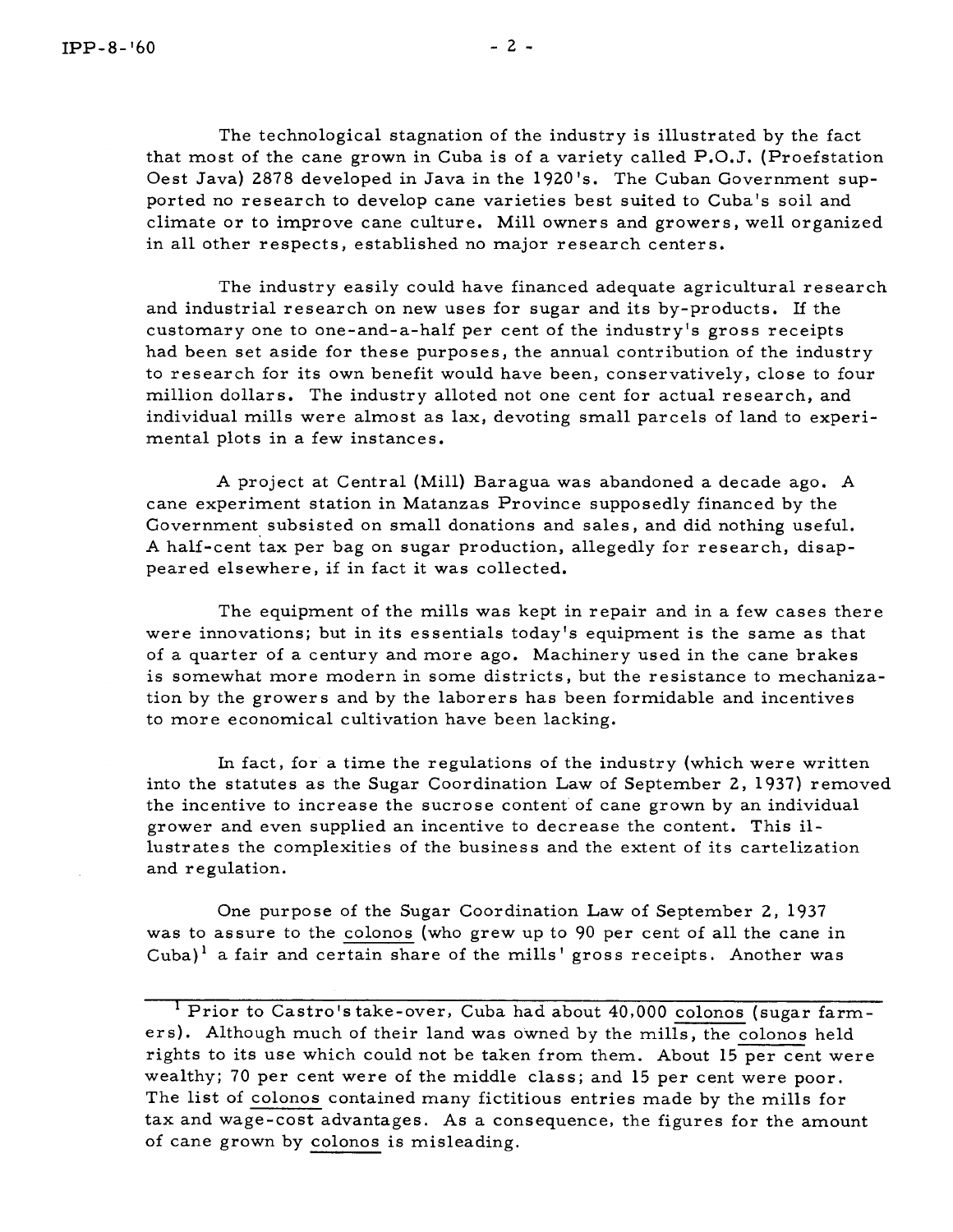to encourage millowners to become more efficient in handling the cane by offering them an incentive to buy more modern machinery.

The law fixed minimum rates of payment to a colono for his cane as follows: when the average sugar yield at the mill was not over 12 per cent, the colono was to receive the equivalent of 48 per cent of the yield from the cane processed at the mill; with the yield over 12 per cent but not over 13 per cent, the colono was to get 47 per cent; and when over 13 per cent he was to receive 46 per cent--all with adjustments for land rentals, if any.

The cost to each mill of the cane it handled thus was tied to the sugar it produced and the price received for it, which promoted flexibility. But the The cost to each mill of the cane it handled thus was tied to the sugar<br>it produced and the price received for it, which promoted flexibility. But the<br>colono was paid on the basis of an average yield of sugar from all the going to the mill; the individual planter thus had no incentive for increasing the yield of his cane. And since the colono's proportionate share declined as the mill obtained higher yields of sugar, the colono under certain circumstances would make more money with cane producing less sugar.

In July 1949 a presidential decree altered this regulation by fixing 48 per cent as the standard for payment to the colono, removing the negative incentive; and in 1950 the minimum payment to the colono was set at the equivalent of six arrobas of sugar for each 100 arrobas of cane he delivered to the mill, irrespective of the sugar yield obtained by the mill. As the average per cent as the standard for payment to the <u>colono</u>, removing the negative in-<br>centive; and in 1950 the minimum payment to the colono was set at the equiva-<br>lent of six arrobas of sugar for each 100 arrobas of cane he del rata in the increase. Thus when Castro came to power there still was no mill, irrespective of the sugar yield obtained by the mill. As the sucrose content of the cane increased, a mill's colonos were to she rata in the increase. Thus when Castro came to power there still incentive to an indivi

Later decrees gave the colono a share (47 to 50 per cent) in mill receipts from molasses (above a four -cent-per -gallon base) sold by the indus-Later decrees gave the colono a share (47 to 50 per cent) in mill<br>ceipts from molasses (above a four-cent-per-gallon base) sold by the ind<br>try through its <u>Instituto Cubano de Estabilization del Azucar</u> (ICEA--the<br>preaniza organizational embodiment of the cartel) at prices far above the base price. So the colonos, large, medium, and small, alike, had after 1950 a larger and more certain income, both in fixed percentages from raw and refined sugar and from molasses and syrups.

Agricultural and industrial laborers employed in the industry made gains commensurate with those of the colonos. They had the absolute security of tenure enjoyed by much Cuban labor, longer periods of employment, paid holidays, and extensive social benefits enforced by law, and basic wage rates. For millworkers these rates rose 185 per cent between 1941 and 1947 and steadily after that. Minimum basic wages for agricultural labor for an eighthour day rose from 80 cents in 1938 to \$2.88 in 1947 and to slightly more in the '50's. Unskilled millworkers started at \$1.20 per day; skilled workers at \$4.00, \$5.00, or \$6.00 a day after the series of increases had been instituted.<sup>2</sup>

<sup>&</sup>lt;sup>2</sup> About 500,000 workers find employment in the industry during the height of the cane harvesting and grinding period (zafra) when the mills are active 24 hours a day seven days a week.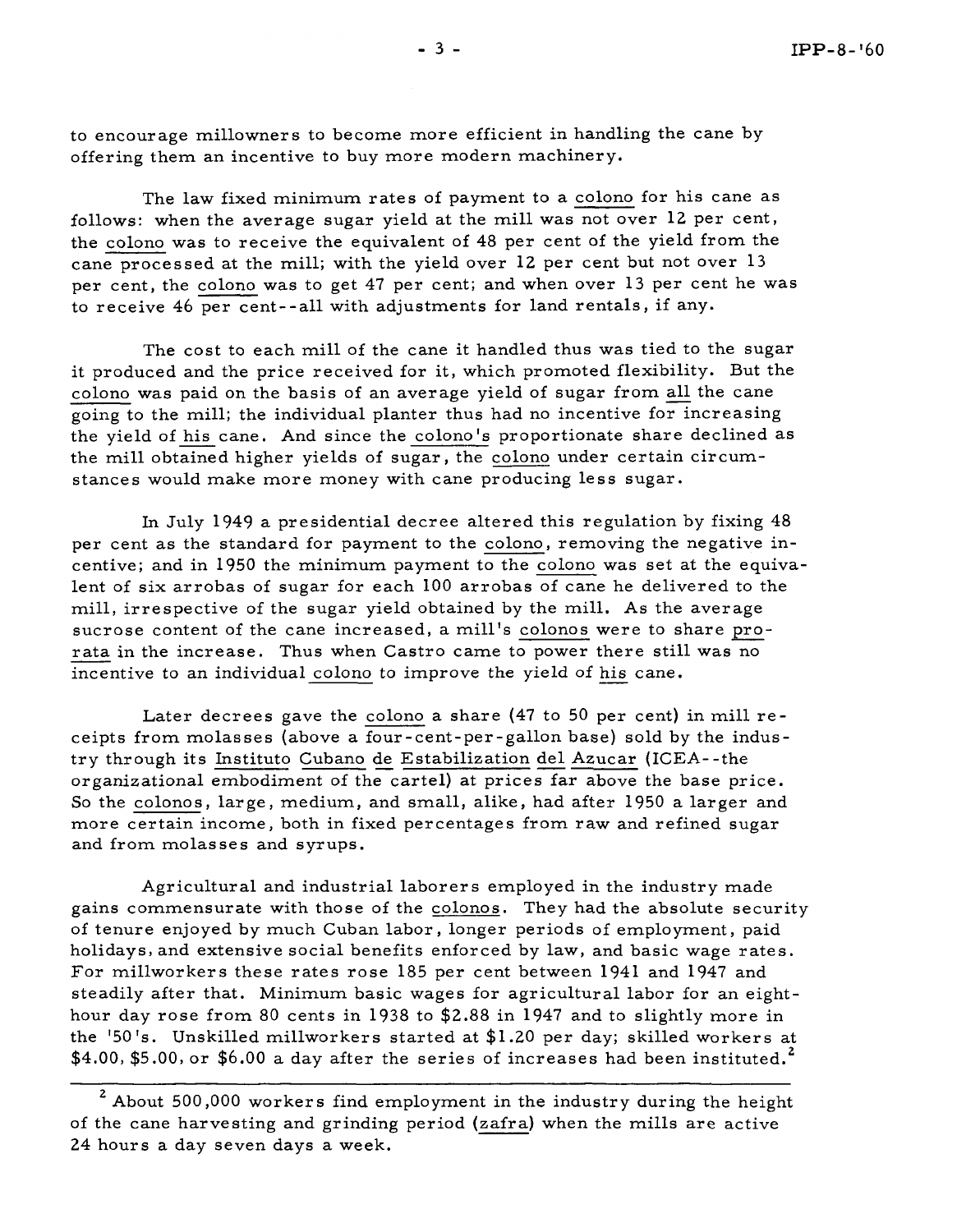The body of law and regulations governing the sugar industry affected not only the colonos, but all the workers in the industry. It tied wages to sugar prices. Payments to individual workers varied both according to the amount each cut, hauled, or loaded, and according to the value of the total amount of sugar the mill produced. **A** worker's daily wage rose as much as \$1.86 a day as the price of sugar climbed from 1.56 cents to **3** cents per pound. Clerical workers' salaries could rise similarly.

However, the coupling of per-pound sugar prices and wages was broken when the sugar price dropped significantly while sales volume stayed high enough so that the total value of the crop declined only slightly. Wage rates were held at about the level they had reached when tied to the per-pound price of sugar. The result was a wage scale that approximated a profitsharing scheme .

**A** problem was posed when the sales volume also dropped at a time of low sugar prices with the result that the total value of the crop decreased. **A** tax-rebate for colonos and millowners was designed to make it possible to continue the higher wage rates. The colonos did in fact receive their rebate but the millowners did not. Moreover, sugar workers retained a cash bonus system (granted them in 1950) that was linked to increased mill yields and shorter grinding periods for fixed amounts of cane, The usual bonus was six days ' pay.

The laws relating to the sugar industry and the regulations tied to the laws made Cuba's major business one of the most thoroughly controlled industries in the world.

Each Cuban sugar mill had a fixed share of the domestic market (at a controlled price), of the United States market (at a price fixed by the United States Government, usually about two cents over the world market price), and of world market sales .

Regulations going into minute detail set the starting dates for grinding, production quotas for each mill, cane production quotas for individual colonosthe smaller mills and colonos being favored with minimum quotas. There also were regulations covering the size of bags to be used, ports of shipment, wage rates in all categories of employment, prices to be paid for cane to the colonos by the mills.

Internationally, Cuba had a voice in the setting of quotas, and the Cuban industry lobbied in Washington in an effort to get as favorable treatment as possible from the United States.

Figures on the profits and costs of enterprises in the sugar business are not easily available. The truly remarkable tax structure of prerevolutionary Cuba put a premium on evasion and graft and on double bookkeeping.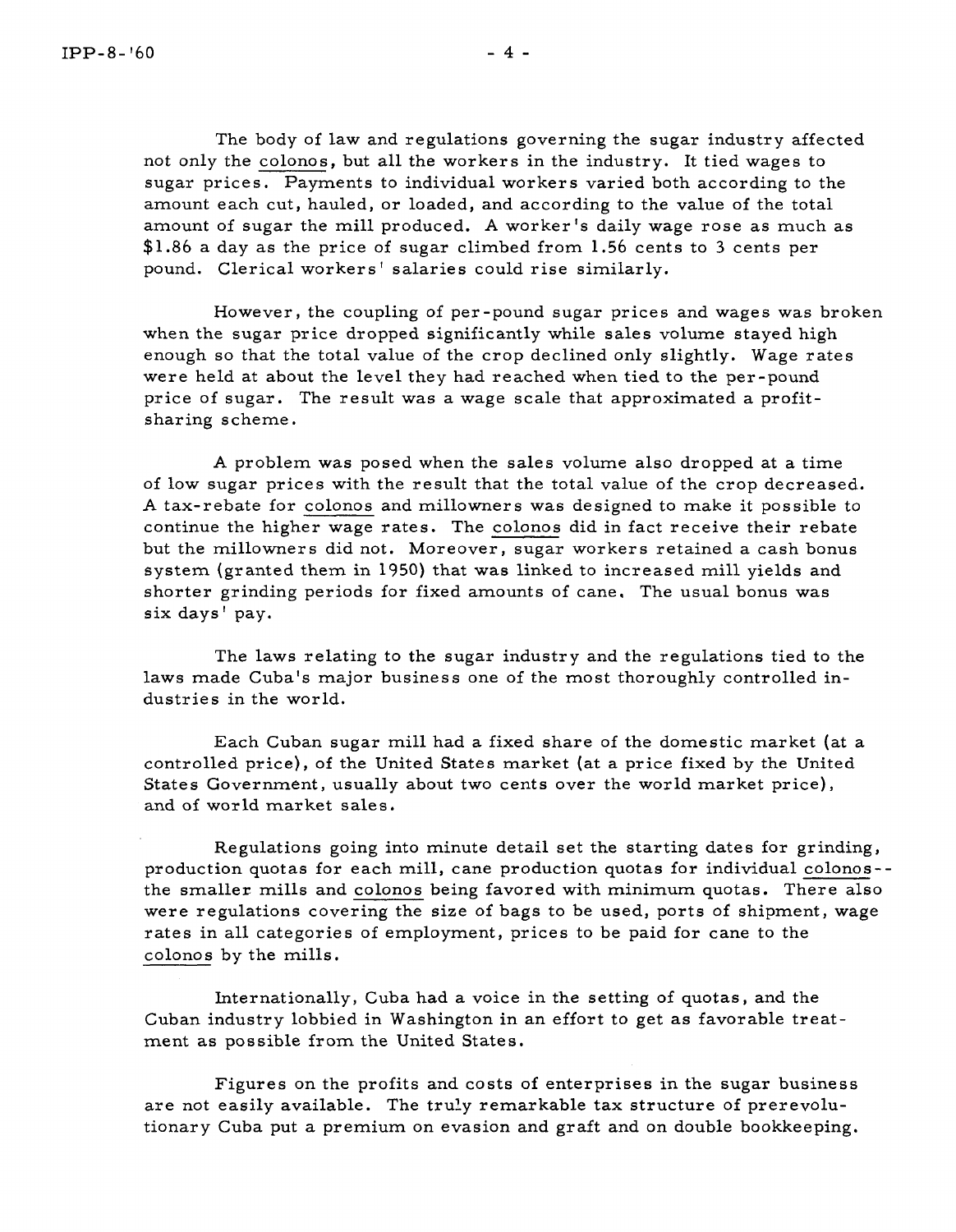In Cuba as most other Latin American countries, an enterprise which paid in full all the taxes levied against it certainly couldn't compete and probably would become bankrupt.

Cuba's sugar mills have on occasion gone broke and during many years a good number of them were unprofitable. But, on the whole, sugar has been good business, a lot better than was reflected by the tax records.

Between the two Batista regimes Cuba had two elected presidents, who while making themselves and their associates very wealthy also enforced tax laws better than did Batista. One must look to these years, between 1944 and 1952, for reasonably reliable statistics on sugar industry profits. They show, for example, a steady increase in the taxes paid by sugar mills on profits and declared capital, the annual total for the country rising from around 5 million to 10 million pesos. Excise taxes on sugar, meanwhile remained at around 4.5 million a year. (The largest sources of revenue in Cuba were duties and charges on imports [over 60 million pesos annually] and a sales and gross receipts tax [under 50 million]. Personal income taxes seldom brought in more than 10 million pesos a year .)

An economic and technical mission that visited Cuba in 1950 under auspices of the International Bank for Reconstruction and Development noted that after 1939 there had been a trend away from American control and toward **<sup>3</sup>**Cuban control over sugar mills.

The report issued by the mission said: "Undoubtedly one of the causes is that sugar production in Cuba has less attractions for foreign capital than it used to have. [But] the despondent attitude of some foreign managers toward present [1950] conditions of the sugar mills may partly be discounted. When pressed, most of them--even those who are most critical of current labor and other problems--will admit that it is still worth operating in Cuba. But there is certainly less scope for large profits; and problems of management tend to increase **.'I4** 

From the perspective of 1960 the sugar mill managers ' problems of 1950 seem amusingly minimal. But the American and Cuban owners and managers of a decade ago didn't laugh at their problems, which included,

<sup>3</sup> There were 68 mills producing 55.07 per cent of the total output controlled by United States interests in 1939 and 44 mills producing 47.27 per cent in 1950; while the figures for Cuban-controlled mills were 56 with 22.42 per cent in 1939 and 108 with 49.49 per cent in 1950. Actual production greatly increased for all mills.

<sup>4</sup> Between 1939 and 1949 costs of production including cane rose around 300 per cent. Most of the rise was in labor costs, and shares going to the growers. Official average prices rose almost 290 per cent in the same years.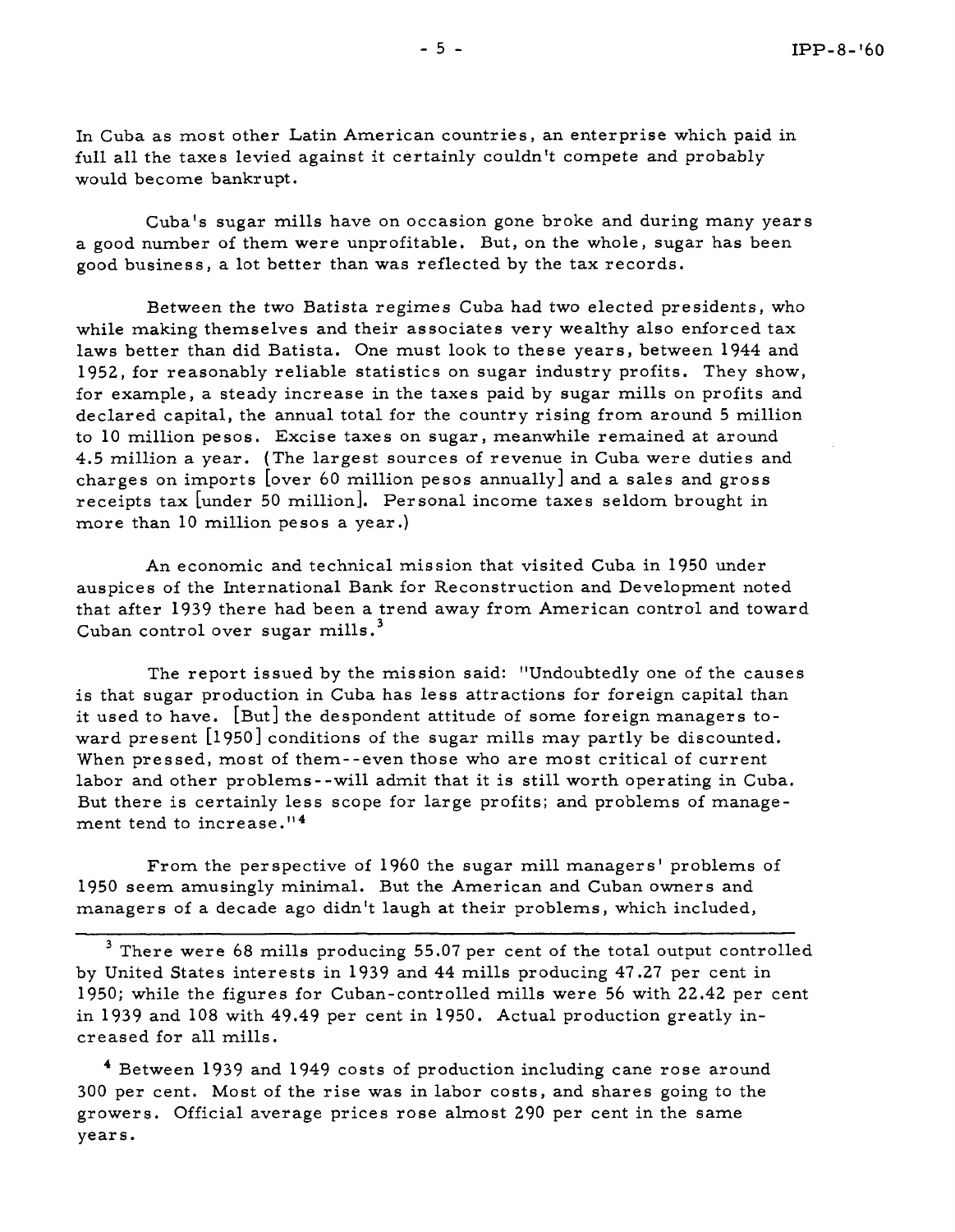under President Grau (1944-48), a rising number of government interventions in enterprises having labor troubles. The interventions were uniformly on the side of the workers. Instead of laughing, the representatives of Cuban sugar mills welcomed ex-President Batista when he seized power by a coup d'etat in March 1952.

Interventions on behalf of the workers quickly declined, and so did the production and export of Cuban sugar.<sup>5</sup> But between 1952 and 1959 there was no major modification of the structure of the sugar industry and it was delivered to Castro by Batista in much the same condition that he had received it from President Prio and as it had come to Prio from Grau. It still was the world's largest producer of raw sugar from cane; it still was strictly controlled and cartelized; it still had a few highly efficient plants and a good many obsolescent ones; it still was fairly profitable and fairly difficult to manage; there still were no incentives for more efficient utilization of the land, and no chemical or agricultural research work under way; and it remained as it always had been and always would be, a seasonal operation of four to five months duration which dominated the economic life of Cuba.

> $\mathbf{S}^{\text{L}}_{\text{K}}$  $\mathcal{A}_{\mathcal{C}}$  $\mathbf{g}_\mathbf{g}$  $\mathbf{r}$ yk.

Castro at first let the Cuban sugar industry continue its normal operations. The 1959 and 1960 crops were cut, converted, and exported by the same people and under the same conditions as prevailed in the time of Presidents Grau and Prio. The Cuban Revolution affected the industry only as a threat and a promise, and only in its marginal activities, until after the zafra (harvest) of 1960. Thus the 1961 crop will be the first to be financed, harvested, ground and converted, and exported under new management.

But even in 1961 only about half of the industry will be operated by the Cuban Cover nment (working through a variety of organizations) unless the revolutionary program for the industry is overhauled before the next zafra begins. The bulk of the mills operated and owned by private Cuban enterprises escaped confiscation in 1959-60 - -when properties "wrongfully acquired" under Batista were taken--and indications are they may escape for another year or until such time as trained revolutionary managements become

 $5$  With the end of the Korean War and the end of ECA (U.S.) sugar purchases for Japan, a decrease in Cuban sugar exports took place. Also affecting Cuban sales was a dollar shortage in Europe and appreciable gains in European beet- sugar crops. The 1952 raw sugar production in Cuba was 7,964,000 tons up 1,500,000 tons from 1951. But in 1953 it was 5,687,000 tons; in 1954, 5,391,000 tons and in 1955, 4,993,000,000 tons. In 1956, 1957, and 1958 Cuban sugar exports stayed around 5,500 tons with the 1959 crop showing some of the ravages of the civil strife of the last year of Batista's regime. Exports to the United States were only 2,813,152 tons in 1955; 3,000,000 each in 1956 and 1957, and somewhat over 3,000,000 in 1958 and 1959, (All figures are in short tons.)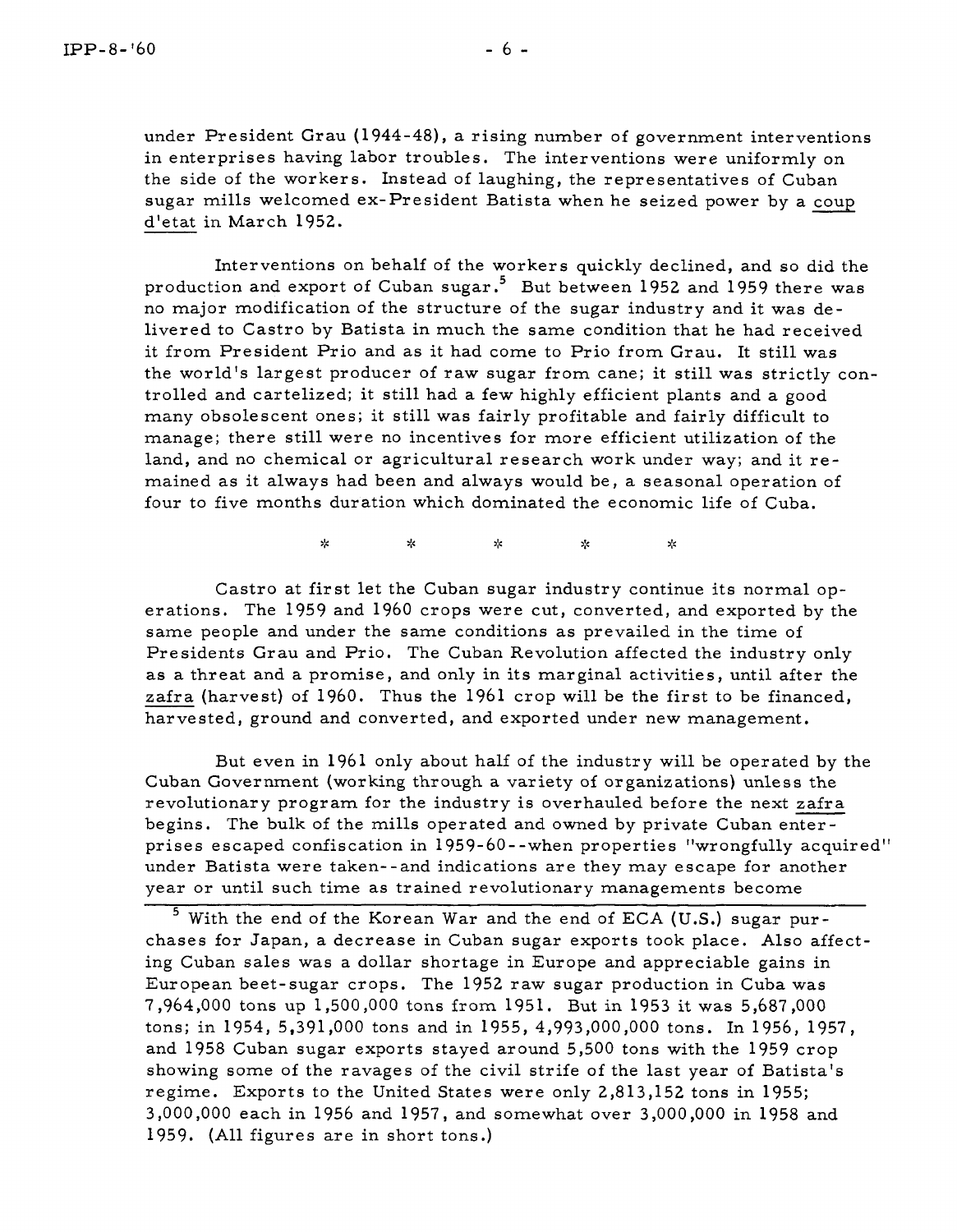available to the government agencies currently taking over the mills operated and owned by United States enterprises, roughly 40 per cent of the industry.

The Government's program of intervention, expropriation, and nationalization seems to have been carefully planned in 1959 and present indications are that the plan has not been materially altered by later developments such as the United States action in reducing the Cuban sugar quota. But the timing of the Cuban Government's program probably was affected, since there are good reasons for believing Cuba did not expect to lose its preferential status in the United States market. The expropriation of American sugar mills in Cuba in one swoop rather than gradually seemed out of character; so also was the rapid intervention and subsequent expropriation of Cuba's three major oil refineries, two American, one European. But the eventual piece-bypiece nationalization of these enterprises clearly was planned, and in fact had been forecast by revolutionary leaders. **<sup>6</sup>**

In March 1960 Leon Huberman and Paul M. Sweezy, editors of Monthly Review, a New York periodical with a leftist editorial policy, visited Cuba. It can be assumed that they had access to the chief planners of the Cuban Revolution. Writing for the July-August issue of their magazine, they indicated that Castro's officials expected the United States to hold the Cuban sugar quota at its old level. "All in all," they wrote, "it appears that vested interests in the United States sugar industry are overwhelmingly against any change in the present scheme." They also predicted that "the oil monopolies" would not "attempt to squeeze Cuba by cutting off supplies" of petroleum from Venezuela, and would find it necessary to refine the Soviet petroleum that the Castro Government had acquired.

Before moving ahead toward full acquisition of the sugar industry Castro naturally wanted the industry to continue to produce sugar for dollars and, as it turned out, sugar for barter; and in fact the industry did so in 1959 and 1960, producing around five-and-a-half million tons each year. Castro also wanted the industry to produce and export the full United States quota for sugar in these two years (3,215,457 tons for 1959 and 3,119,655 tons for 1960) plus the usual extra tonnage given Cuba to fill out the United States quotas of other overseas suppliers unable to fill them.

Castro needed every dollar he could get to pay for as many of his extensive projects as possible out of current income. It was essential for the sugar industry to earn dollars and also to deliver the product Cuba best could use in projected trade deals with Russia, Red China, and other countries.

Moreover, in the Marxist myth-world of the Cuban state planners, the United States Congress would respond to pressures from "the vested interests''

<sup>6</sup> Ernesto Guevara, national bank president, stated publicly in February 1960 that private enterprise, having failed in Cuba, would have to be supplanted by state-owned enterprises in all "basic industries."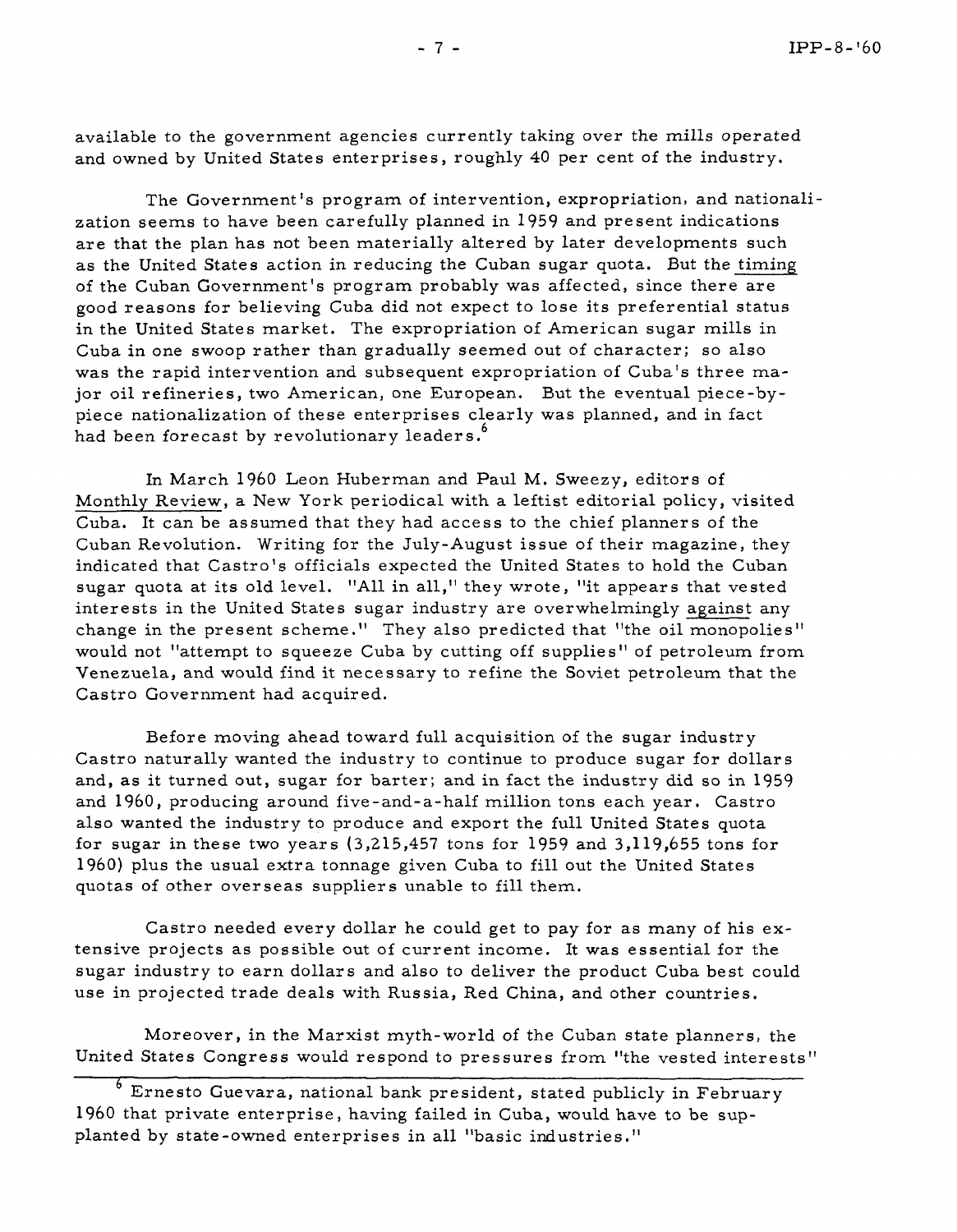(substitute "Wall Street," "Monopolists," or "Banking Czars") who would oppose depriving Castro of his dollars-for-sugar so long as their propertyrights in the industry were not expropriated.<sup>7</sup> The result was the revolutionary policy of fringe benefits: Castro contented himself with the collateral properties of the sugar industry and with coercion where needed to keep the mills in running condition and producing a maximum of dollars.

Taking what fringe benefits he could from the sugar industry, Castro intervened (seized) and later expropriated the land of mills not in cane cultivation (grazing land for the oxen still used in great number; timber land to supply the lumber needed by the mill, lumber being an expensive and scarce commodity in Cuba, and reserve land, for future plantings or held for sale as a speculation) and the latifundia- - sugar cane land owned by a mill, worked by hired hands, and exceeding the permitted maximum of 30 caballeries (about 995 acres) under the Agrarian Reform Law. **<sup>8</sup>**

He also used the Agrarian Reform Law to seize lands owned by sugar industries but used for other purposes, mainly as cattle ranches **.9** And he sought to bring additional dollars into the economy by promoting banking regulations intended to force United States mills to finance the zafra with dollar credits from United States banks. **<sup>10</sup>**

But at the same time he called on the industry's workers 'to stay on the job, to cause no unusual difficulties for their employers, and he asked for a freeze of the financial structure of the industry so that the management

On Castro's books there were **37** United States-owned sugar mills valued at \$260,000,000. Industry sources in Cuba said there were only 31 mills owned by United States citizens and corporations and that they produced 36.5 per cent of the 1960 crop of 5.8 million tons. The value of these mills was estimated at "around \$200,000,000 ," if there was a market for them, which there wasn't.

<sup>8</sup> The law also prohibited the ownership of sugar cane land by foreigners and by anyone engaged in the production of sugar from the cane. A year ending in June 1960 was allowed for the necessary transfer s. By that time the sugar cane plantations of United Fruit Company and other interests had been expropriated.

 $9$  As for example, the 23,000-acre El Indio ranch of Francisco Sugar Company which in 1958-59 earned nearly half its income from cattle and products other than sugar; Manati Sugar Company's Compania Ganadera Becerra (shared 50-50 with the King Ranch of Texas) of 40,000 acres and 7,800 head of cattle; Miranda Sugar Estates, 36,121 acres; Belona Sugar Company, 13,645 acres.

**<sup>10</sup>**The regulations actually accomplished very little in the way of forced dollar credits. A few United States corporations planned to liquidate their - Cuban sugar holdings rather than send more dollars into the country. The stockholders of the West Indies Sugar Corporation voted in February 1960 to liquidate the company with its \$22,000,000 plant and equipment in Cuba.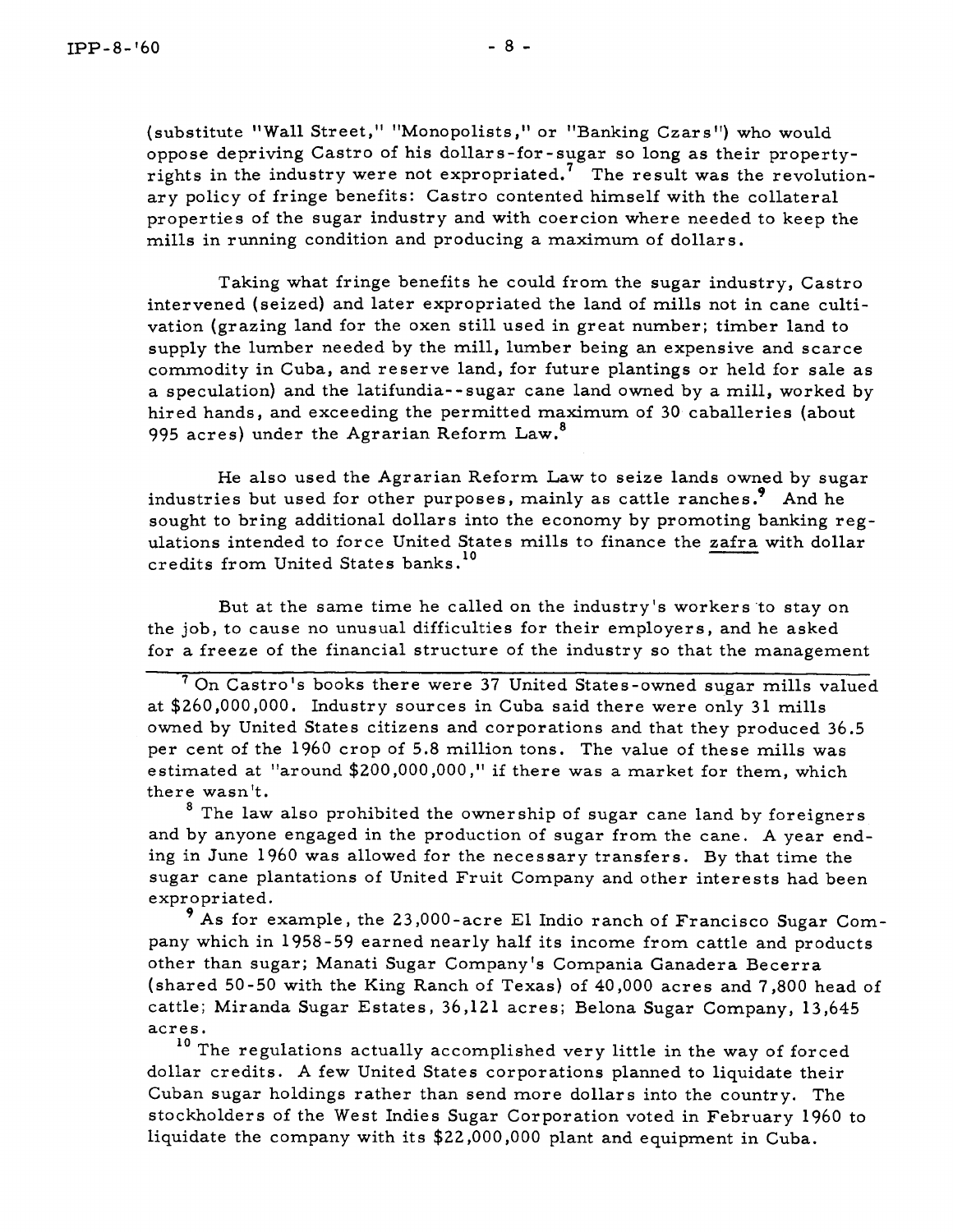could plan for maximum production in 1959 and 1960. Aside from the pros pect of its future expropriation there was little harassment of the industry and it responded with two fairly successful years.

The 1959 and 1960 sugar crops gave Castro the opportunity he needed to build the bridges he would have to cross when the sugar industry, starting with its United States-owned segment, was nationalized. The first bridge to be constructed was to the Soviet Union and was completed in February 1960. **A** five-year trade agreement was reached under which Cuba would sell to the Soviet Union one million tons of sugar a year. In the five years from 1955 to 1960, the Soviet Union bought nearly two million tons of Cuban sugar. Thus the agreement amounted to a new sale of three million tons over the five years starting with 1960, or 600,000 additional tons per year, to an old customer. **<sup>11</sup>**

But whereas in the 1955-59 period the customer had paid in dollars for all his sugar (an estimated total of \$lO8,000,OOO in cash for Cuba) in the period 1960-64 he was going to pay in dollars and goods; for each ton in dollars, four tons in goods presumably to be selected by the Cubans from Moscow's selection of soft, hard, and explosive wares.

The cash transaction was at the "world price"--about three cents a pound at the time of the deal. But Soviet purchases for dollars were limited to 200,000 tons per year - -Russian purchases of Cuban sugar during the preceeding five years had exceeded that tonnage annually, and all for cash dollars. For this reason the Havana newspaper Diario de la Marina (later closed) estimated on February 20, 1960, that Cuba stood to lose \$64,000,000 in foreign exchange while Russia stood to gain a valuable market for its wares during the next five years. Cuba would have to take Russian goods in the total value of considerably more than \$200,000,000.

The deal was sweetened by a \$100,000,000 Soviet credit on easy terms. And it was followed by the Soviet purchase of 700,000 tons of sugar after the United States announced its reduction of the Cuban quota. But this purchase also was for 20 per cent cash--at 3.25 cents a pound--and 80 per cent in goods. Cuba could expect only \$9,000,000 in cash and \$36,500,000 in barter credit to replace the \$85,000,000 it would have received from the United States for the same sugar at a price two cents per pound above the world market price.

**<sup>11</sup>**Cuba exported to the Soviet Union virtually nothing until 1953 when Russia spent \$763,000 in Cuba. In 1954, Russia spent \$808,000; in 1955, \$36,000,000; in 1956, \$14,000,000; in 1957, \$42,OOO,OOO; in 1958, \$l4,OOO,OOO, and in 1959 an estimated \$30,000,000. Batista ruled in Cuba between March 1952 and January 1, 1959, when the Soviet Union was buying more than \$lO8,000,000 in Cuban goods, mainly sugar. In return Cuba bought less than \$3,500 worth of Russian goods. Either Soviet trade in these years was nonpolitical or Moscow looked with favor upon Fulgencio Batista. In sugar tonnage the Russians purchased from Cuba in 1955, 538,160 tons; in 1956, 224,000 tons; in 1957, 392,000 tons; in 1958, 210,000 tons, and in 1959, 302,000 tons.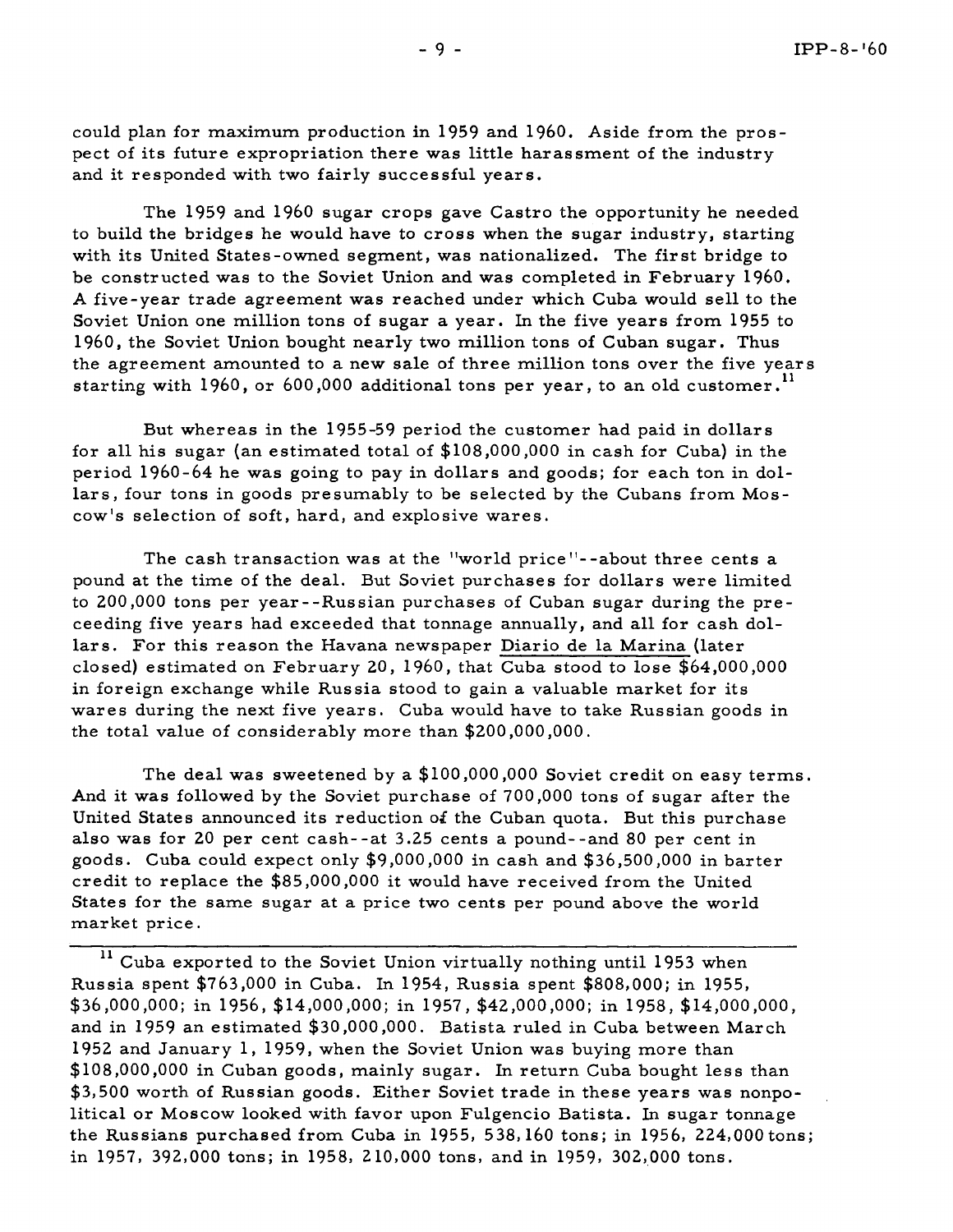It must be remembered also that while this last sale replaced one lost to the United States, the other sale to Soviet Russia was of sugar which would have been sold to Russia and to other buyers, but not to the United States. An unanswered question was what Russia would do with the Cuban sugar exceeding the amount of its customary annual purchases. If the Soviet resold the surplus to Cuban customers a new blow would be dealt the Cuban industry. **<sup>12</sup>**

In July 1960 the Castro Government and Red China closed a deal providing for the sale of 2,500,000 tons of sugar to China during five years, at world market prices. China will pay British pounds sterling for 20 per cent of the sugar taken during the first year only. Machinery, electronic equipment, food, raw material, and a variety of goods will be sent to Cuba in exchange for the other 2,400,000 tons of sugar and for Cuban "iron, nickel, copper, chrome, cobalt, fibers, and some foods ." (Nickel and cobalt can be exported in quantity by Cuba only by taking it from the mines of the Moa Bay Company owned by an American corporation, and the Nicaro installation, owned by the United States Government. Both enterprises have been seized.)

In 1960, therefore, Cuba contracted to sell 2,200,000 tons of sugar to Soviet Russia and Communist China, or more than it sold to all other countries except the United States in 1959. Presumably, somewhat similar trade patterns will be followed in 1961, if the Castro Government lasts out the next zafra. This pattern requires the importation of Chinese and Russian goods valued at \$140,000,000 and probably more in 1961. Politics aside, Cuba's loss of dollar revenue for most of the sugar sold to Russia and China would force it to turn to other countries than the United States for imports, even if the Soviet Union and China had not negotiated barter deals.

The trade pacts with Russia and China were consummated in February and July 1960, respectively, but they were negotiated over many months in Havana, Moscow, and Peking. It, therefore, is obvious that United States policy and acts denounced by the three trade partners as economic agre ssion were not in fact the cause of Cuba's entry into the Sino-Soviet trade bloc. The United States' decision to reduce Cuba's sugar quota came after and not before Cuba's decision to trade with Moscow and Peking. Apparently, the conclusion to be drawn is that Castro's economic plans called for a major shift in Cuba's sugar exports and Cuba's principal imports away from North America and Western Europe and toward Communist China and the Soviet Bloc.

Castro seems to have decided upon the nationalization of the United States-owned segment of the sugar industry as the first major step toward nationalization of the entire industry; and upon nationalization of other United States properties in Cuba as the first step toward nationalization of Cuba's other major industries. His first steps were the seizures of marginal lands and ranches, and of rice plantations and other rural properties which would not

<sup>&</sup>lt;sup>12</sup> Cuban sugar sales to countries other than the United States and the Soviet Union amounted to 1,800,000 tons in 1955; 2,650,000 tons in 1956; 2,400,000 tons in 1957; 2,450,000 tons in 1958; and an estimated 1,900,000 tons in 1959.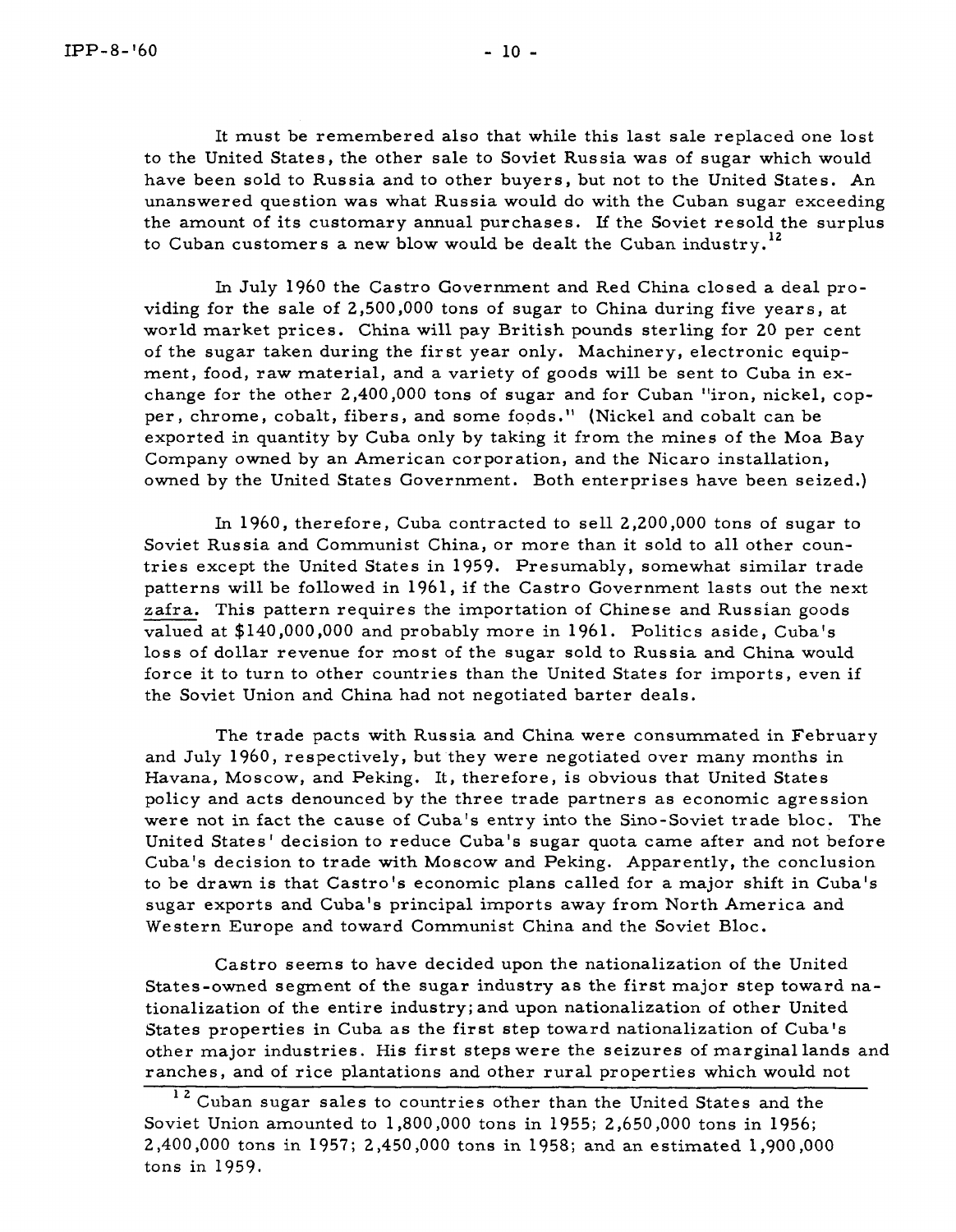interfere with the production of sugar. His second step was the intervention and expropriation of selected sugar land latifundia, such as the lands of the United Fruit Company. His third step was the organization of sugar workers into co-operatives under state management, to handle the land taken. His fourth step was the collectivization of the colonos.

With all avenues of information blocked by the Castro Government, the Cuban people know very little about the struggle with the colonos ("kulaks") of the island's major industry. I talked recently with the former head of a colonos' organization (Cuban law provided for recognition of these groups) whose name can't be revealed as he remains subject to persecution inside Cuba.

During a long conversation, he told me of the resistance of the colonos, large, medium, and small, to the Government's proposal that they form "cooperatives" and share in the profits of the sugar industry as growers, along with their hired laborers, now to be co-operative members, and with the Government as represented by INRA.

The colonos, to begin with, prefer to work their land without owning it. They have been guaranteed possession; they can sell their right of possession; their share in the profits was fixed by law, and the value of these rights in most cases exceeded the value of the land itself. That is, a colono had more of a property interest as a colono than he was likely to acquire as a landowner and much more than he was likely to acquire as a cooperativista in an INRA enterprise. He also would lose much of the power and prestige he had as a man with "rights" to the land and as an employer. As a colono he bought the fertilizer, owned the machinery, and managed the business of growing, cutting, and transporting sugar cane for the mill.

The colono in short is a kulak. It may be that Dr. Castro may be forced, in imitation of Stalin, to liquidate the Cuban version of the kulak.

The colono problem did not arise when latifundia and the hands hired to work it by the owner-mill were organized by INRA into one of its many co-operatives. Latifundia in these cases represented sugar cane land in excess of the acreage allowed to private ownership under the Agrarian Reform Law. But some colonos are on land not legally subject to expropriation and some small farmers who were formerly landless or almost landless now hold parcels granted to them under the law. Such landholders join cooperatives only under pressure. All indications are that the Castro Government, in moving toward full nationalization, is ready to turn the screws tighter on the small landholders.

To break down the existing organization of the sugar industry; to enforce more efficient use of the land; to withdraw sugar cane land for other crops; to give the Government the control it needs over prices, wages, and